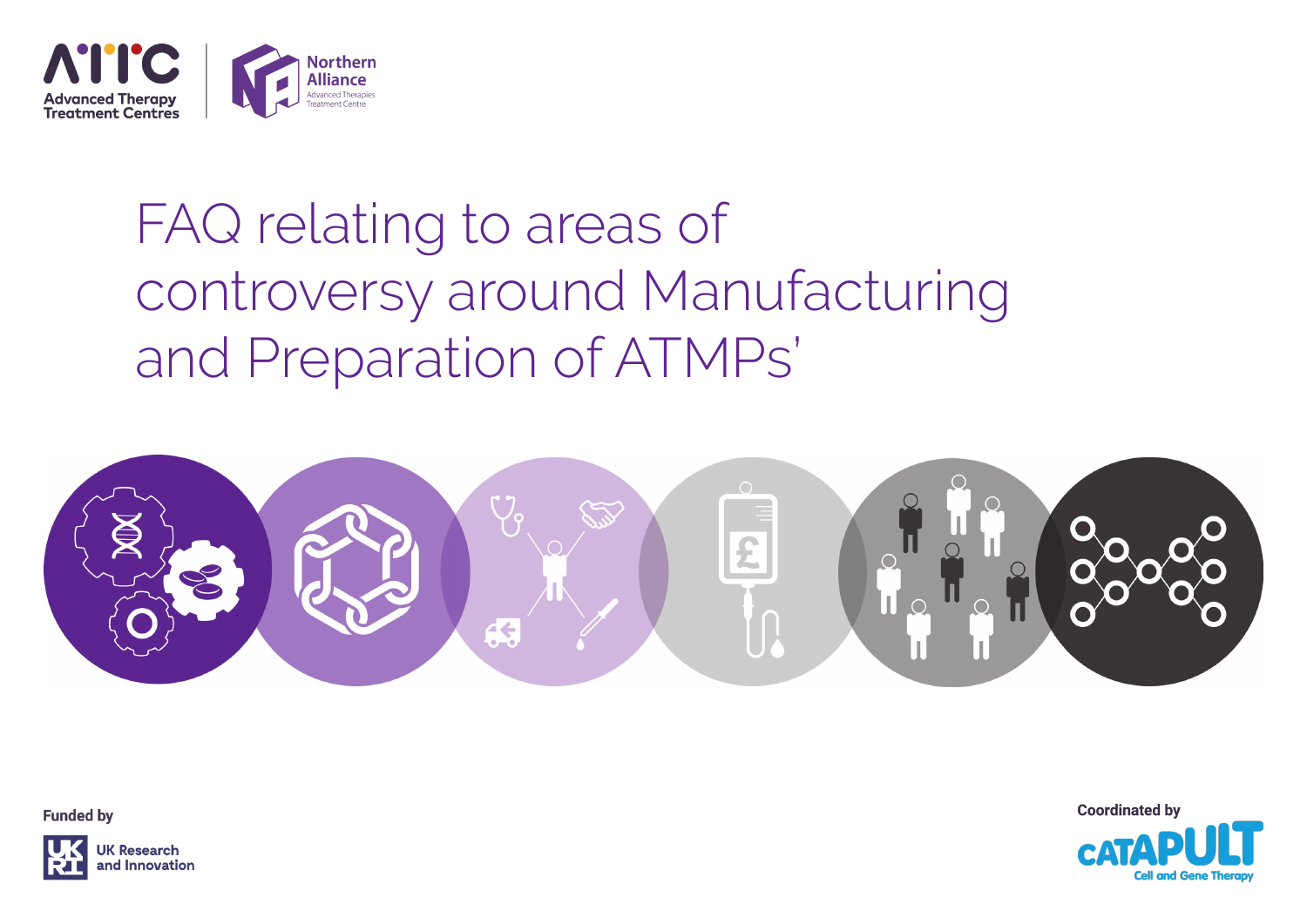#### 1. What are the expectations for minimising variant CJD risk in allogeneic products and is UK donor material acceptable for UK only clinical trials?

**Answer:** The regulatory expectation (as always) is that a risk based approach is utilised in all elements of GMP manufacture, and the minimisation of risk of exposure to prion agents is no exception (Annex 16 requires the QP to certify that a risk assessment has been performed with regard to prions).

There is a specific risk of transmission of variant Creutzfeldt-Jakob disease (vCJD) in the UK due to the epidemic of Bovine Spongiform Encephalopathy (BSE) in cattle in the 1980s which led to transmission through the food chain and the subsequent outbreak of vCJD, principally in the UK, but also to a lesser extent in Ireland, France and some other countries which received UK beef.

Of particular concern in vCJD is that prions are found in peripheral tissues including blood. It is known that vCJD prions can be transmitted by blood components and plasma products, 5 such transmissions have been reported all of which occurred prior to the introduction of universal leucodepletion in 1999. Whilst the outbreak of vCJD has now subsided, the number of people who may have subclinical, possibly transmissible, infection is uncertain. Broadly, international regulators have taken a precautionary stance and exclude blood or tissue donations from people who have spent more than a prescribed time in the UK (and in the case of the US, the rest of Europe). This includes the use of plasma for plasma product manufacture. However, within the UK, blood, cells, tissues and organs have continued to be used with no current evidence of further transmission since 1999, subsequent to which around 40 million blood components will have been transfused. Thus, whilst it is reasonable to use UK donors for donation of allogeneic starting materials for manufacture of ATMPs to be used in the UK, these are unlikely to be acceptable for products intended for clinical trial or adoption in other countries.

2. Is there scientific justification for not using sporicidal agents during the transfer disinfection of some components, common example is permeable blood bags?

**Answer:** The manufacture of ATMPs can often include a large number of manipulations, multiple days of manufacture, and incubation at close to body temperature in nutrient rich media. Each of these factors presents a risk for microbial contamination to occur and proliferate during the production process. It is a fundamental principle of GMP that for aseptic manufacture (particularly where no terminal sterilisation process occurs), a robust and validated disinfection process is used. A disinfection process using only alcohol based agents will not be capable of eliminating the full spectrum of possible microbial contaminants including bacterial spores. The regulators expect that wherever possible, and unless scientifically justified, the disinfection process includes a sporicidal agent. Patients' starting materials are often procured into semi-permeable bags, there is a theoretical risk that the oxidising agents used for sporicidal disinfection could permeate these bags and adversely affect the cellular material (viability/karyology). Currently there are no robust scientific studies in the public domain scientific evaluating this. In addition, the evaluation of the impact of these agents must be relevant to the setting in which they are used. Critical factors include the agents used, contact time applied, method of removal of agent, material of the bag being used and whether it will be used as the final product container. NA-ATTC partners performed a validation of the use of sporicidal reagents for the transfer sanitisation of blood collection bags. The resulting report can be found in the Manufacturing and Preparation Toolbox on the ATTC website.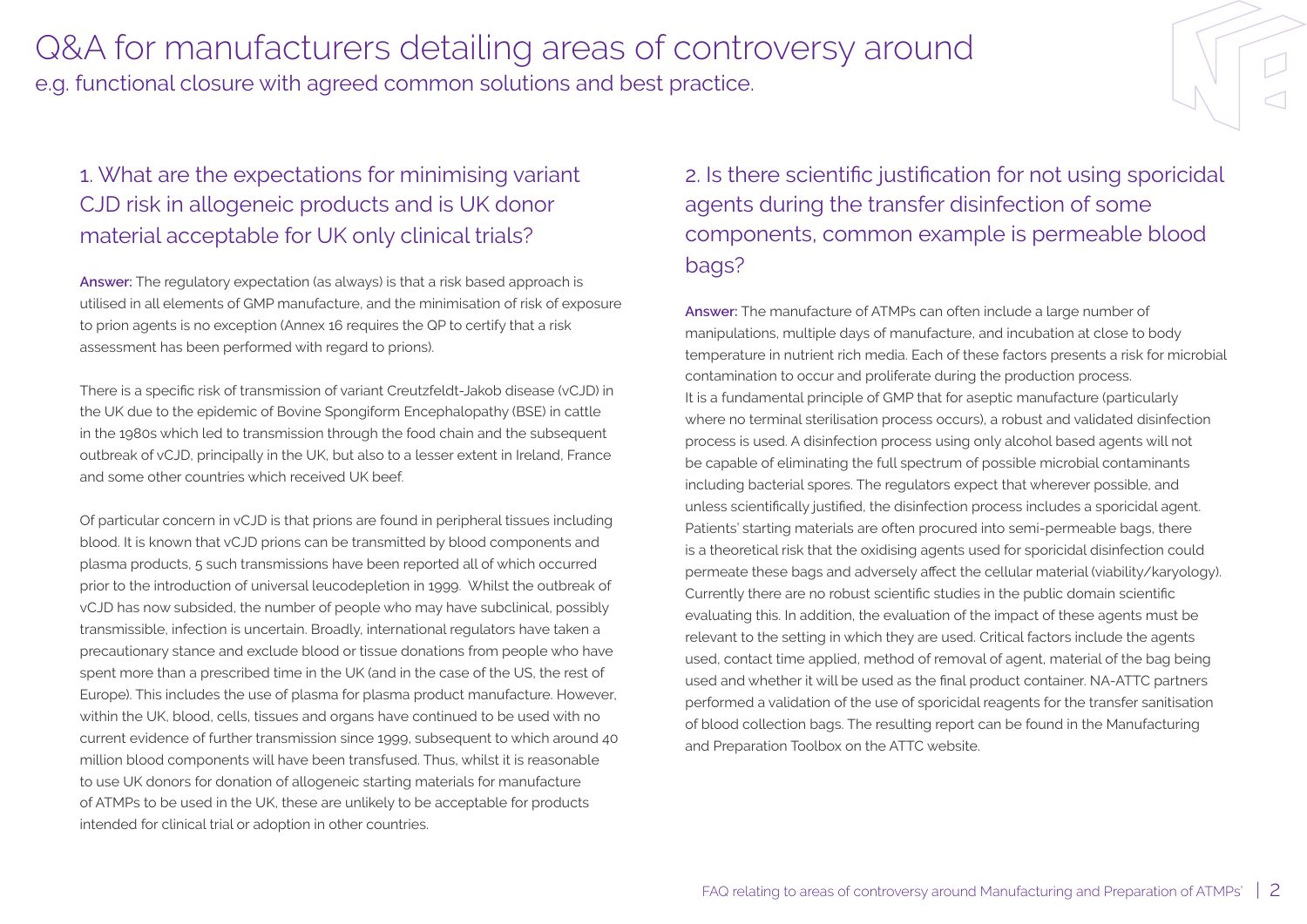3. When is rapid testing a regulatory expectation? Recently a European regulator insisted on rapid mycoplasma in addition to traditional mycoplasma on a fresh autologous product?

**Answer:** No single test in isolation can give absolute confidence in a product meeting specification. Quality assurance is the sum total of all the controls, rapid tests (if suitably validated and sensitive) can provide additional assurance when products are certified pending completion of all analytical tests. The value of adding in additional mitigations, such as rapid tests, should be commensurate to the likelihood and severity of the perceived risk.

4. What steps need to be taken when fully representative patient material cannot be used for process engineering / validation?

**Answer:** It is accepted that due to scarcity of material it may be necessary to validate using surrogate materials. When this approach is required it is important to consider the possible impact when defining the proposed specification in the Investigational Medicinal Product Dossier (IMPD) and also to closely evaluate and compare the analytical result from the initial clinical batches using patient material to data gathered during validation.

5. If the supernatant cell growth medium is capable of passing media growth promotion testing with BP organisms, can this medium be incubated post manufacture and used as a substitute for 6 month media fill tests?

**Answer:** The BP organisms are suggested as they give a wide variety of organism types, however no single medium will be capable of supporting the growth of all microbial contaminants. While it may be possible to validate a cell growth medium against the six BP organisms, if this was substituted for 6 monthly process validation it would almost certainly be subject to regulatory scrutiny. It may however provide useful information as part of a wider quality assurance strategy.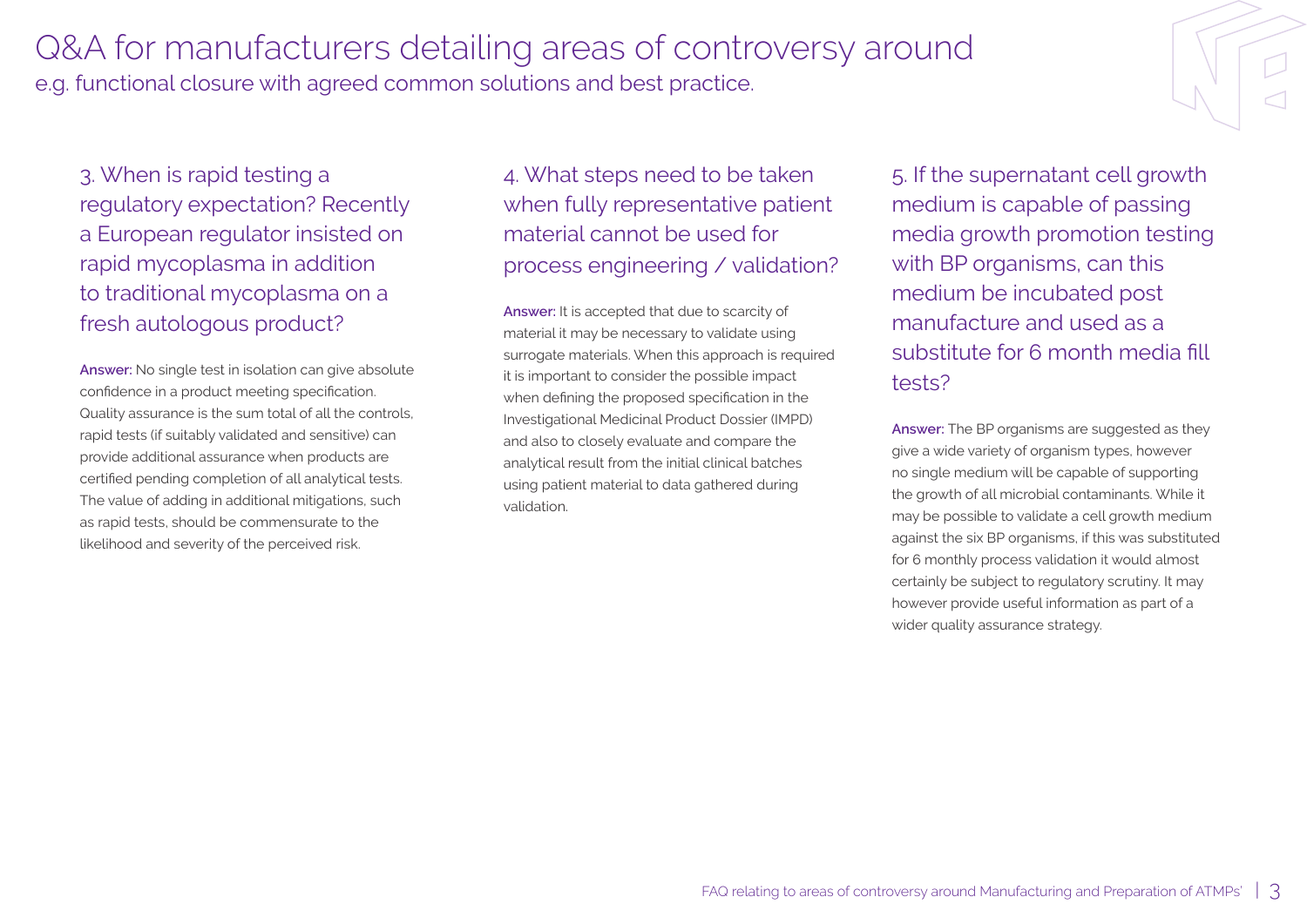6. When is it acceptable to use non-GMP raw materials and if GMP becomes available is there an expectation to re-validate using that material?

**Answer:** The principle of supplier approval is that the best quality materials should be used where possible. It is however accepted that within ATMP manufacture, particularly during the early phases, that there may not be GMP material available. In these circumstances, the company's supplier approval process should be applied to understand the potential risk and if any mitigations can be implemented, as such it may be possible to justify non-GMP materials. GMP manufacturers are required to apply the principles of continuous improvement and therefore should strive to introduce higher graded materials where possible; where material specifications are well defined and comparable it may not be necessary to re-validate in early phase clinical trials.

7. Are comparability studies required when QC samples are frozen in vials and product in larger bags?

**Answer:** While not being routinely requested by pharmaceutical assessors or GMP inspectors yet, it is best practice to recognise there can be difference in materials frozen and defrosted in different volumes and containers. It is important that QC results provide confidence that the product meets specification, as such a basic analytical study comparing viability and potency should be considered as a minimum.

8. When off the shelf systems (e.g. Prodigy tube sets, G-Rex) contain sterilising product and air filters, is there a need to integrity test these as defined in EudraLex - Volume 4 - Part 1 - Annex 1 - Good Manufacturing Practice (GMP) guidelines?

**Answer:** Annex 1 requires that bacterial retentive fluid and air filters that filter materials in direct product contact, are tested before and after use. Given the integration into the kits, it may be difficult to perform the integrity test before use without introducing some risk to product. In this circumstance, a risk assessment should be performed understanding what testing and assurance comes from the kit manufacturer, which may allow post use testing only.